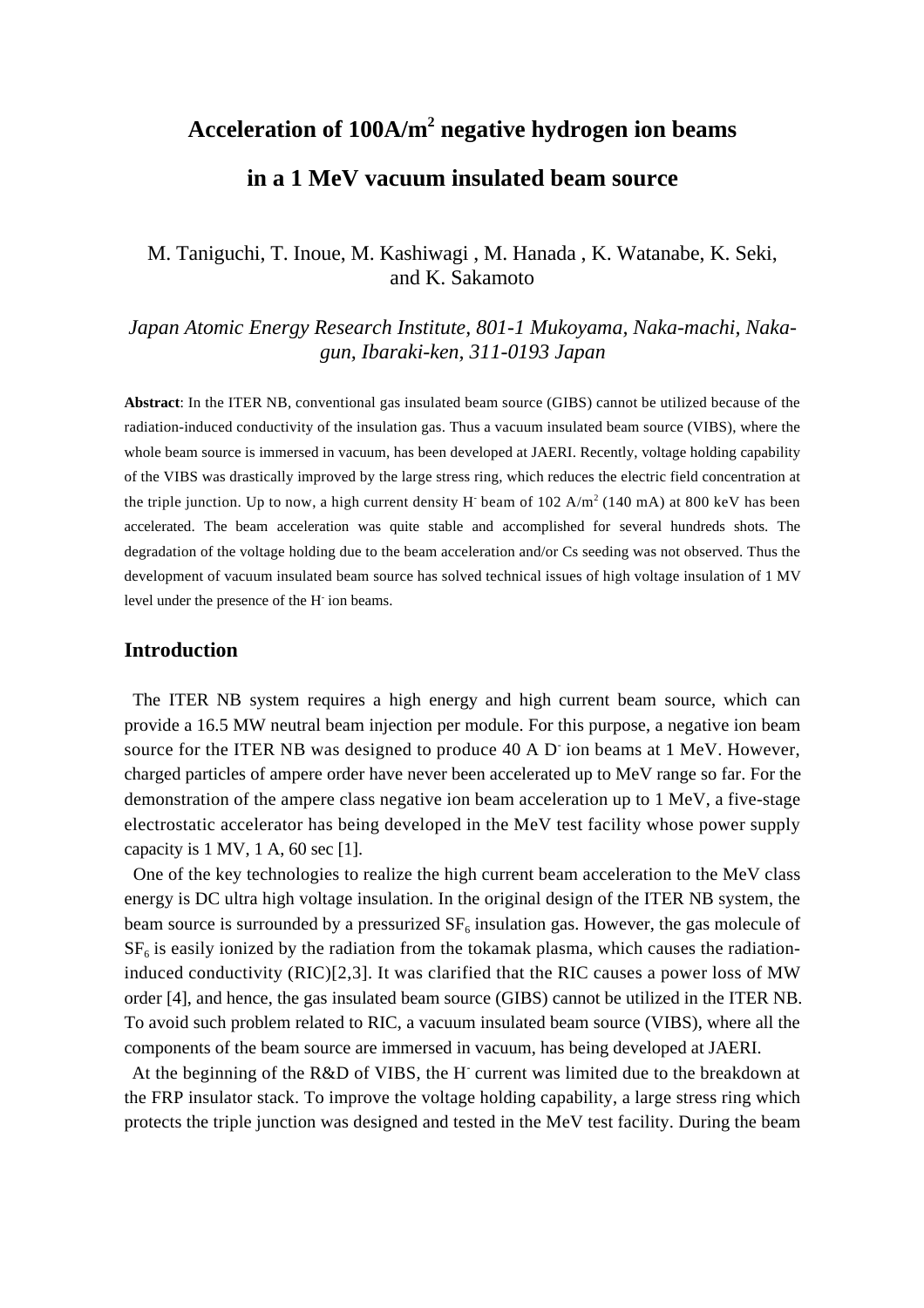acceleration, X-ray is generated in the accelerator by bremsstrahlung. In addition, Cs is introduced into the beam source to enhance the H<sup>-</sup> density. These X-ray and/or introduced Cs might cause the degradation of the voltage holding capability of the accelerator. To clarify these problems, high current density beam acceleration up to  $100 \text{ A/m}^2$  was performed. This paper reports the results of these tests.

#### **Vacuum Insulated Beam Source (VIBS)**

Figure 1 shows a photograph and a cross-sectional view of the VIBS developed at JAERI. The VIBS consists of a negative ion source, 5-stage electrostatic accelerator and FRP insulator columns. Overall dimensions of the VIBS are 1.8 m in diameter and 1.9 m in height. The negative hydrogen ions are produced in a cesium seeded plasma generator, called "KAMABOKO" source, which is mounted on the top of the accelerator. The negative ions are extracted from the plasma generator by applying an extraction voltage of 4 – 9 kV between a plasma grid and an extraction grid.

The electrostatic accelerator consists of five acceleration stages, which are supported and insulated by post insulators made of  $Al_2O_3$  ceramic. For the acceleration of the H<sup>-</sup>, 200 kV is applied between each grid and the H is accelerated up to 1MeV. High voltage of 1 MV is supplied by a Cockcroft – Walton type power supply.

As shown in Fig.1, the electrostatic accelerator is installed inside the cylindrical FRP stacks which acts as an insulator column and a vacuum vessel. The accelerator is completely separated from the FRP insulator columns, and hence, there is a vacuum gap of 50 mm around the acceleration grids. This allows direct line of sight from the -1MV potential to the ground through the long vacuum gaps of  $0.5 \text{ m}$  1.8m. The pressure in the gap ranges in  $0.02 \text{ Pa} - 0.1$ Pa during the operation of the ITER NB. The previous work has investigated the discharge characteristics under the above conditions. It was confirmed that glow discharge could not be generated in the operating pressure region [5], and the voltage holding test with a vacuum gap



Figure 1: The schematics and the photograph of VIBS developped in JAERI.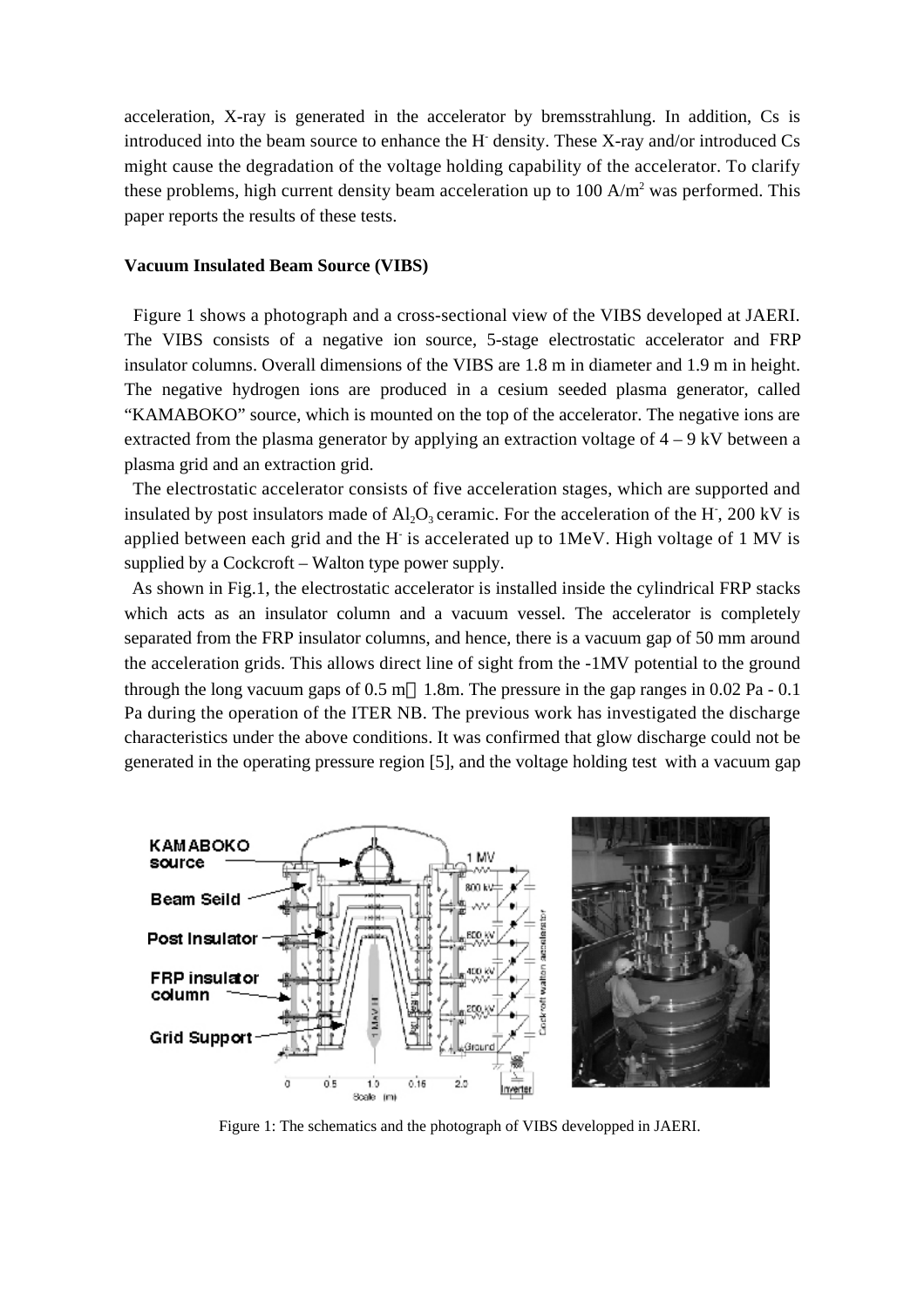of 1.8 m was experimentally studied [6] . The design of the VIBS was performed based on the results of the above works.

The VIBS has also some another advantages as an accelerator for the ITER NB. Needless to say, a large ceramic insulator can be eliminated for the beam source. Having no surrounding structure as in the GIBS, the VIBS allows rapid pumping of residual gas molecules in the accelerator by increased conductance through the accelerator's grid supports. Hence, it is expected that the VIBS gives lower stripping losses of the negative ions in the accelerator than that in the original GIBS. A result of 3-dimensional Monte Carlo gas analysis shows that the stripping loss of the ions is 25% in the ITER VIBS at nominal operating pressure of 0.3Pa [7]. This stripping loss is about a half of the GIBS.

## **Improvement of 1 MV holding capability by large stress ring**

By using the VIBS, we have succeeded in accelerating negative ion beams up to 971 keV in July 2001 [6]. However, the negative ion beam was not produced stably and the current was limited to be in a very low level of  $5 \text{ A/m}^2$ . This was because conditioning time to produce high current beam was not enough due to the poor voltage holding capability of the insulator columns. Breakdown was always accompanied with the large amount of outgas. From the result of gas analysis, it was observed that outgas consist of hydrocarbons [8]. In addition, careful observation of the FRP insulator columns revealed that traces due to the melting of epoxy runs along the inner surface of FRP. Figure 2 shows the photograph of FRP inner surface after the voltage holding test. Melting of the epoxy is clearly seen in this photograph and the meltings always start at the triple junction (interface of metal flange, FRP, and vacuum).

FRP is a dielectric material, therefore, electric field tends to concentrate at the triple junction during the high voltage holding. This high electric field might cause continuous micro discharge at the triple junction. The heat load on the surrounding FRP causes the melting of the epoxy contained in FRP and the release of hydrocarbons. Due to the outgas of hydrocarbons, high voltage breakdown is considered to be generated. Therefore, we



Figure 2. Damage of the FRP inner surfface after the voltage holding test.



Figure 3. The photograph of the new large stress ring.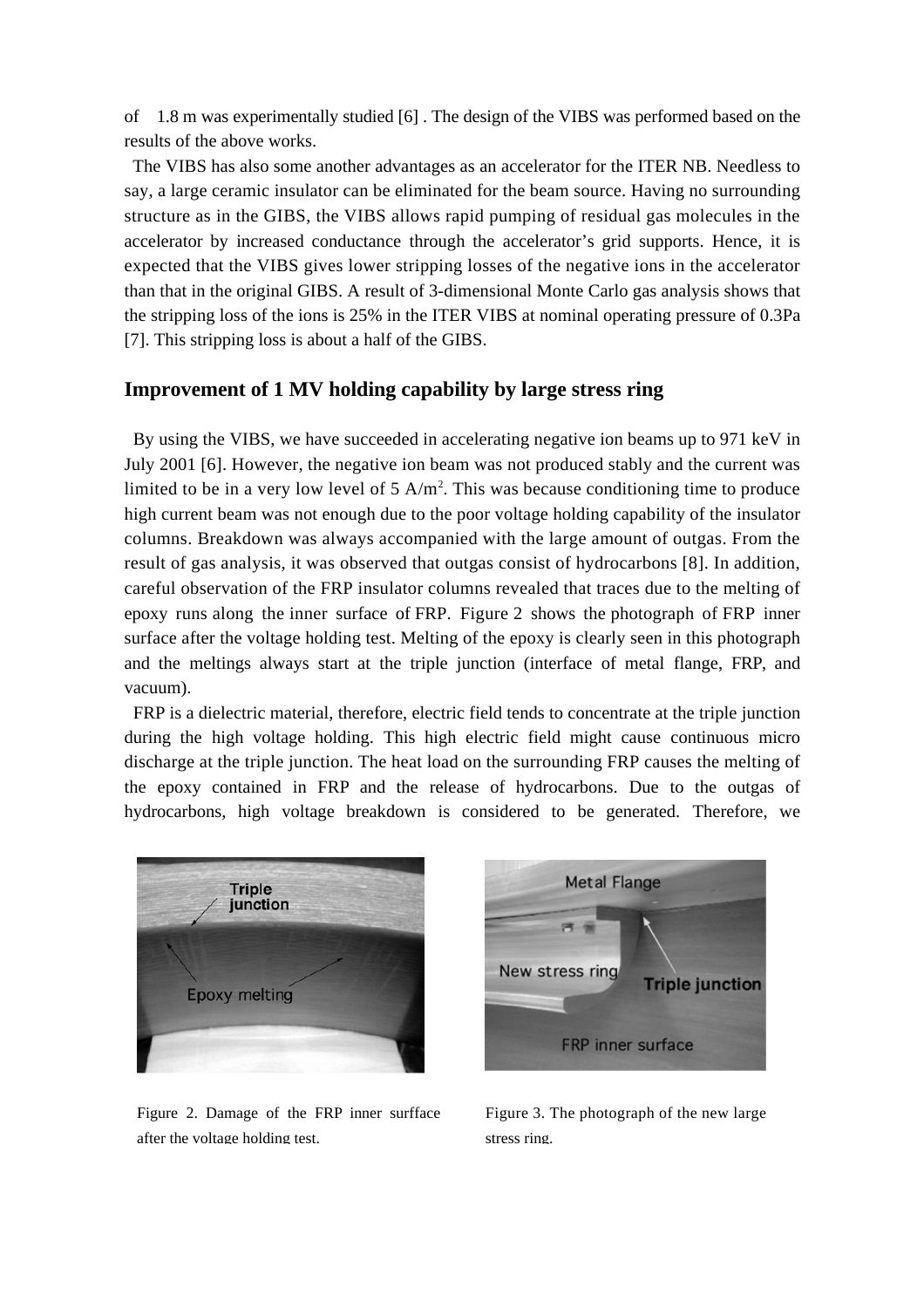considered that the decrease of the electric field at the triple junction is essential to improve the voltage holding capability of the VIBS.

In order to suppress the concentration of electric field at the triple junction, new large stress ring was designed and installed as shown in Fig.3. By enlarging a size and curvature of the ring, electric field strength at the triple junction was lowered to 1.2 kV/mm from the original 3.6 kV/mm. A result of the voltage holding test with and without the stress ring in one stage of the FRP (rated voltage; 200 kV) is shown in Fig.4. With the new stress ring, flashover



Figure 4. Result of voltage holding test with and without the new stress ring.

voltage reached the rated voltage of 200 kV within the first 2 hours, and a voltage more than 300 kV was stably sustained after 8 hour conditioning. The conditioning time to sustain the rated voltage of 200 kV was drastically reduced by the new stress ring. As shown in Fig.4, the accelerator without the new ring could not reach 200 kV even after 8 hour conditioning.

The improvement of the voltage holding was confirmed by lowering the electric field strength at the triple junction. The newly developed large stress rings were installed to all the five stages of FRP insulator columns. Figure 5 shows the conditioning history of the VIBS equipped with the new large stress ring. Flashover voltage increases with increasing the conditioning time, however, it was saturated at 700 kV after the 10 hours of conditioning.



Fig.5 Conditioning history of VIBS with new large stress ring.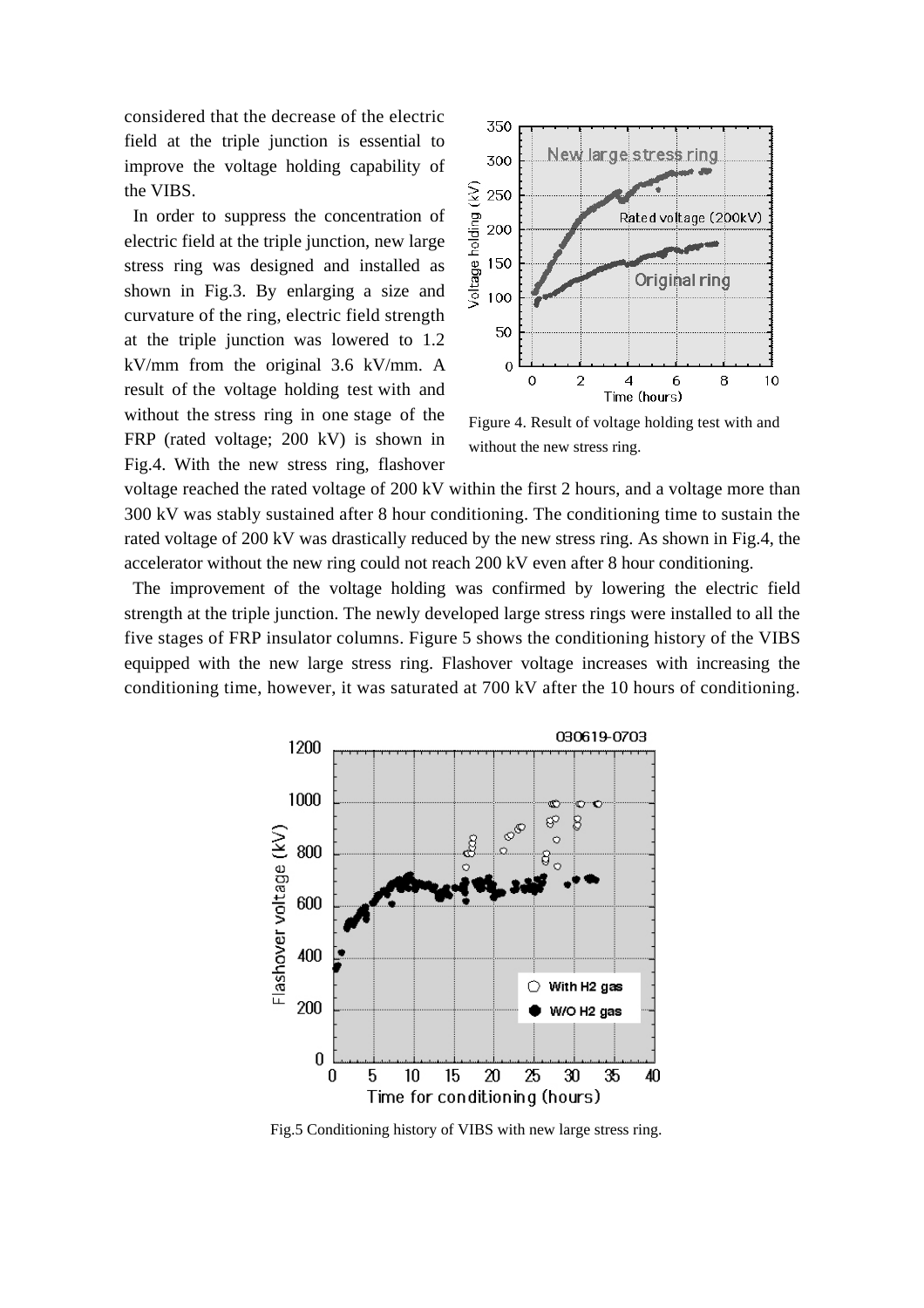Although each FRP insulator was confirmed to sustain the rated voltage of 200 kV, the VIBS of five stages sustained only 700 kV even after the 30 hours of conditioning. However, the drastic improvement of the flashover voltage was observed when  $H_2$  gas was introduced into the FRP insulator stack to  $0.5 - 1.0 \times 10^{-1}$  Pa (base pressure; 2.0 x 10<sup>-4</sup> Pa), and the voltage holding reached 1 MV as shown in Fig.5. The  $H_2$  gas is considered to prevent the creeping discharge along the FRP insulator surface. It was found that the VIBS could sustain 1 MV under the presence of  $H_2$  in the range of  $0.07 - 0.2$  Pa [9,10]. This pressure range corresponds to that of the accelerator during the operation, and it was confirmed that the VIBS can sustain 1 MV stably for more than 2 hours under the  $H_2$  gas feed of this range. Conditioning without feeding  $H_2$  gas is effective to attain the MV class high voltage holding with  $H_2$  gas. We performed the conditioning of the VIBS for more than 10 test campaigns, and at every time, 30 hours conditioning before the  $H_2$  feeding is needed to attain 1 MV. It was considered that gases absorbed in the FRP need to be removed to suppres discharges, and hence, it takes long time for conditioning.

### **Voltage holding during the beam acceleration**

By installing the large stress ring, we have succeeded in sustaining 1MV stably. However, during the beam acceleration, there are several issues to be clarified. 1) During the acceleration of the H<sup>-</sup>, secondary electrons will be produced due to the interception of the ions on the grid. These secondary electrons as well as the stripped electrons are accelerated with the H<sup>-</sup> and produce X-ray by Bremsstrahlung. These X-ray generates the photoelectrons on the surface of the FRP, which might cause the breakdowns. 2) During the operation, Cs vapor is seeded into the source chamber to enhance the H<sup>-</sup> production. The Cs has a low work function and a high vapor pressure at low temperature, therefore, they might cause breakdowns if they leaked to the accelerator.



Figure 6. History of the beam acceleration test under the Cs seeding at 900 keV.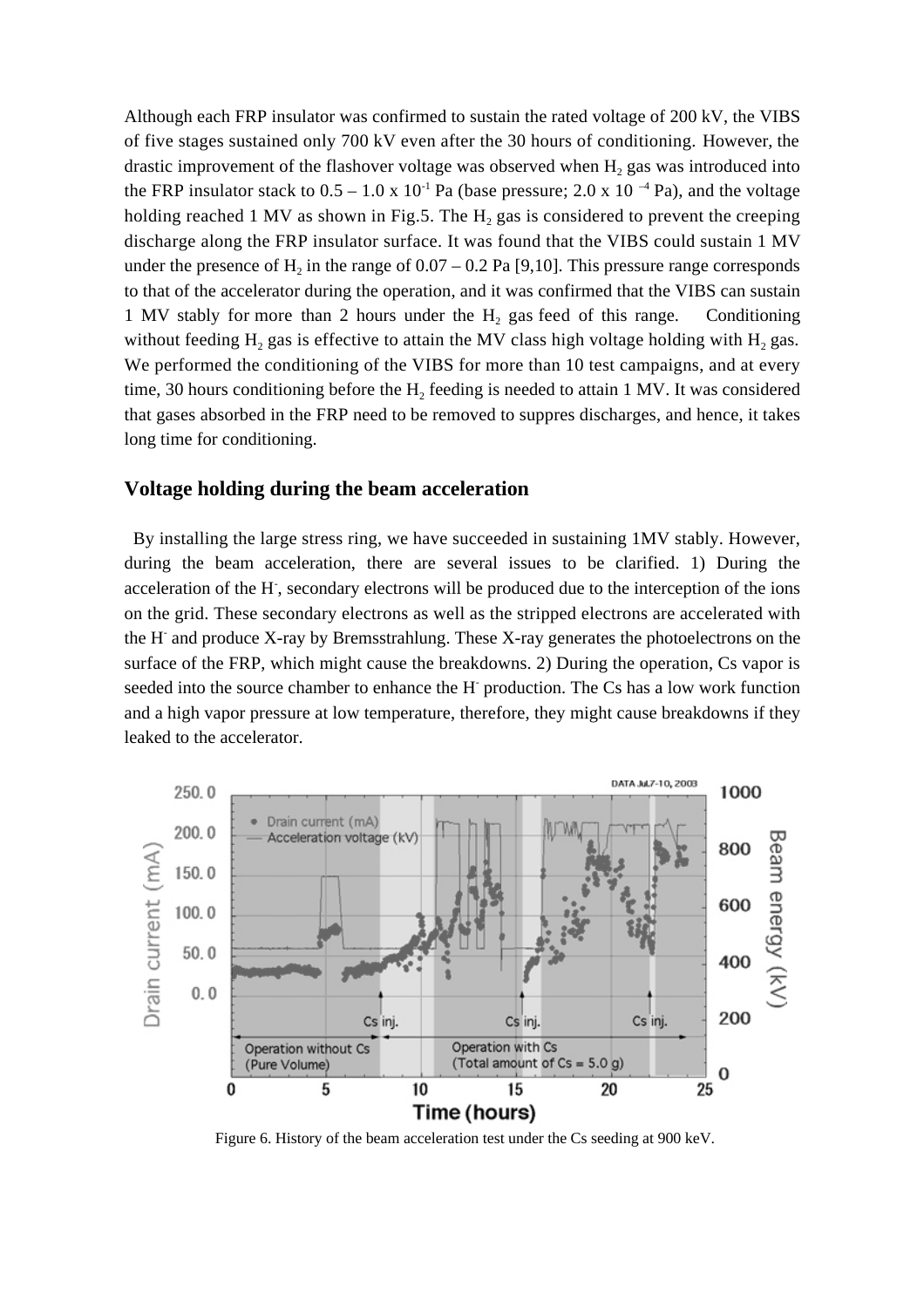To clarify the above problems, negative ion acceleration test under the Cs seeding had been performed in VIBS. Figure 6 shows a history of beam acceleration at 900 keV under the Cs seeding. In this figure, beam current (closed circle) and the acceleration voltage (solid line) are shown as a function of the time. After the conditioning shots for several hours in pure volume operation, Cs was introduced into the beam source. Cs vapor was seeded in the source by heating the Cs oven to 470 K. To prevent the trouble of the power supply for Cs oven from surge propagation at high voltage breakdown, Cs was introduced to the source at the relatively low acceleration voltage of 450 kV. As Cs accumulates in the source, the negative ion current begins to increase as shown in Fig.6. After that, Cs oven was turned off and the acceleration voltage was increased to 900 kV. The total amount of Cs introduced during the test campaign was 5.0 g, but the degradation of voltage holding was not observed. Pulse length of the beam was 0.5 sec and the interval between the shots was 60 sec. The beam acceleration of 900 keV, 0.1 – 0.2 A level was quite stable and accomplished for several hundreds shots. The breakdown due to photoelectrons generated by bremsstrahlung was not observed during the beam acceleration. It was confirmed that VIBS can sustain 1 MV stably under the condition of high current beam acceleration and Cs seeding operation.

# **Acceleration of 100 A/m<sup>2</sup> negative ion beam at 800 keV**

After the successful voltage holding test with the beam acceleration, high current density Hbeams of 100 A/m<sup>2</sup> class were accelerated with seeding cesium. To enhance the H<sup>-</sup> density under the low operating pressure, some minor modifications were made on KAMABOKO source; filter magnet was strengthened from 460 to 745 Gcm, and the number of filaments were increased for higher arc power operation up to 40 kW. Although the plasma grid and extraction grid of the source has 49 apertures ( $7 \times 7$  lattice pattern) to extract the ions, the apertures were masked at PG and the ions were extracted only from 9 apertures (3 x 3) to

limit extraction current. The acceleration energy of the beam and the pulse length was limited to 800 keV and 0.5 sec, respectively; this is because the beam target (copper tube with external-fin cooled by the water of 10 m/sec) cannot handle such a high power beam. In case of 800 keV and  $100A/m^2$  beam with the divergence of 7 mrad, surface heat flux at the beam target was estimated to be 6.4  $kW/cm<sup>2</sup>$ , and this is close to the critical heat flux (CHF) for the copper cooling tube [11].

Figure 7 shows the H beam current and



the acceleration drain current as a Figure 7. H- beam current as a function of arc power.